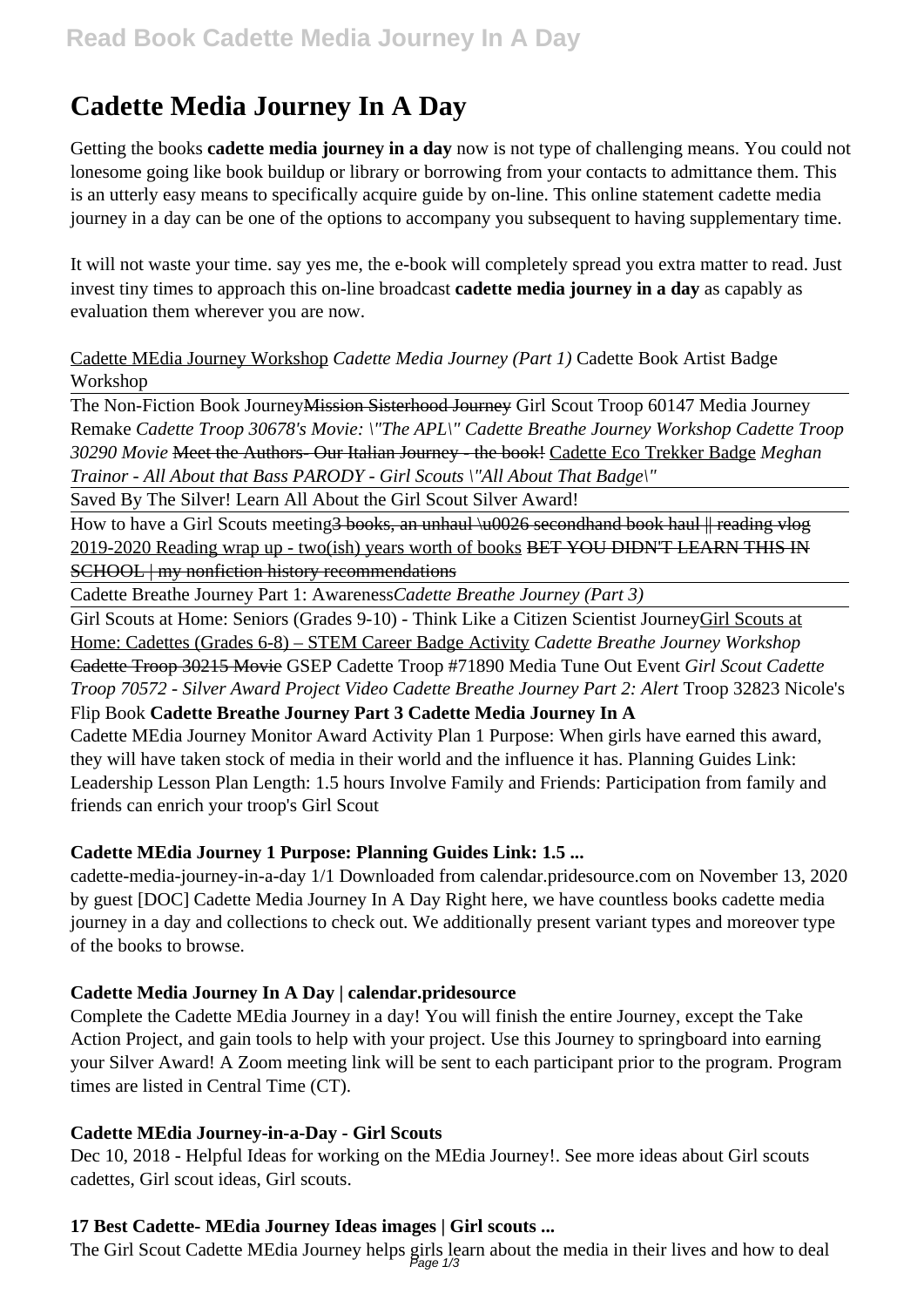# **Read Book Cadette Media Journey In A Day**

with it in a positive way. (Note-MEdia is intentionally spelled in this manner to show the girls how they are a part of it.) Media Leader Guide from Amazon The Media and Body Image

# **Girl Scout Cadette Media Journey Resources**

MEdia series for Cadettes grades 6-8. Click here for current schedule & registration deadlines. Cadettes look for the ME in media and learn how they can shape media—for themselves, their community and the world. Stories are told everywhere and in all kinds of formats – in movies by big Hollywood studios, online by bloggers and through social networks, through the clothes chosen by stylists for a fashion spread in a magazine, through the photos chosen by a newspaper editor.

# **MEdia for Cadettes - WORKSHOPS4GIRLS**

Your Cadette\* JOURNEY\* can be Rewarding AND FUN! MakingFriends®.com has ideas and kits for girls working on the three original Cadette JOURNEYS\* – Media, Breathe and aMaze. You can complete one during meetings or you can make it a weekend or even a day-long event. Many troops are choosing a weekend event.

# **Cadette\* JOURNEY\* Ideas - MakingFriends**

The Cadette Journeys encourage girls to be key assistants on a Brownie team's Journey, look in your Facilitator guide for more information.

# **Cadette Journey Summaries - Weebly**

Cadettes Aliesha, Amber, Courtney, Danielle and Delaney led by Ms Brenda began their MEdia Journey, discussing various types of media, how much time we spend on the internet and what kind of media influences our decisions most. We also drew pictures of what we thought was going to be the next big thing in media--most of us drew the latest and greatest IPhone.

#### **Cadette Journeys - Girl Scout Troop 10340**

To kick off this Journey, girls conduct a media walkabout where they discover how much media surrounds them. Directions for this activity can be found on pp. 28-29 in the adult guide. After introducing the girls to the Journey and awards, consider hosting a "movie night" and invite other Cadettes embarking on this same Journey.

#### **MEdia - Girl Scouts**

The rapid innovations in technology can both help and hurt the experience of the Media Journey. Girls feel very empowered with the use of an individual smart phone, tablet, or laptop, even as young as an 11 year old Cadette. While this helps in planning for available laptops, video cameras, etc., it can also pose certain challenges.

#### **Up All Night Curriculum - Girl Scouts**

Girl Scout Cadettes will meet virtually to look for the ME in media and learn how they can shape media—for themselves, their community and the world. By the end of our 4 Media workshops, each girl will have a well-developed plan for a Take-Action Project (to be carried out after the series ends).

# **Media Journey Series for Cadettes - 4 Session Workshop**

Cadettes put the "me" in MEdia as this journey encourages them to explore the great big multi-media world around them and then remake media to better match the reality they know. Along the way, Cadettes become aware of the value of media, its limitations and effect and the power they have to lead and inspire others.

# **Virtual Cadette Media Journey in a Day**